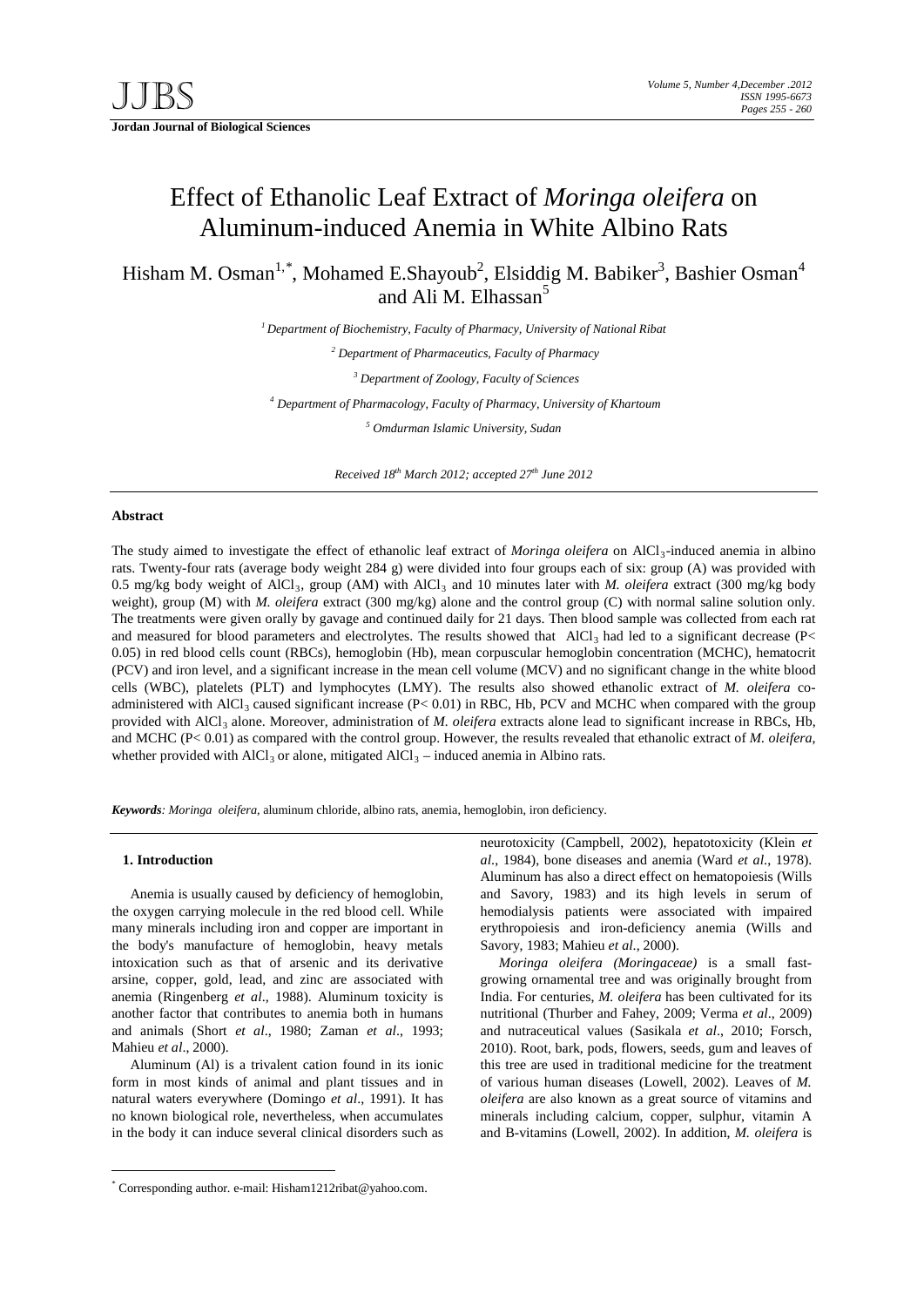very rich in iron and it was estimated that, the dried 100 g leaf powder to contain about 28.29 mg (Oduro *et al*., 2008).

Although, *M. oleifera* was reported to be used against various metal intoxications including arsenic (Gupta *et al*., 2005) and lead (Sirimongkolvorakul *et al*., 2012), there is no information regarding the effect of *M. oleifera* against aluminum toxicity. Therefore, this study was conducted to examine the effect of ethanolic leaf extract of *M. oleifera* on the treatment of aluminum chloride-induced anemia in white albino rats.

# **2. Materials and Methods**

# *2.1. Study animals*

White albino rats (male sex, n=24, average body weight = 284 g) maintained under standard environmental conditions and fed with normal diet concentrate (dried meat, milk powder, oil and flour in some water) were used in this study. The rats were divided into four groups each of six. The 1<sup>st</sup> group denoted (A) was provided with  $AICI_3$  $(0.5 \text{ mg/kg}$  body weight). The  $2^{\text{nd}}$  group denoted  $(AM)$ was provided with AlCl<sub>3</sub> and 10 minutes later with *M*. *oleifera* extract (300 mg/kg body weight). The 3rd group denoted (M) was provided with *M. oleifera* extract (300 mg/kg body weight) alone and the  $4<sup>th</sup>$  group denoted (C) was provided with physiological normal saline and used to act as a control group. All experimental doses were administered orally by Gavage and were given daily for 21 days. Rats in all groups, before and after this period, were measured for body weight using Mettler sensitive balance (number 202845).

### *2.2. Extract preparation*

The leaves of *M. oleifera* were harvested from different trees cultivated in central Sudan. The leaves were first rinsed with distilled water, dried in shade and were completely extracted with ethanol (70%) using Soxhlet apparatus for 3 days. The percolated extract was then dried in Rotary Evaporator apparatus, weighed and dissolved in distilled water to give the final concentration of 300 mg extract /kg body weight.

#### *2.3. Hematological and electrolyte measurements*

About 4 ml of blood sample was collected by hematocrit capillary tube from retro-orbital of each rat. Then 2 ml of this sample was placed in EDTA tube and used immediately for measurement of blood parameters using automated coagulating Sysmex apparatus of the type 8999. The blood parameters included: hemoglobin (Hb), mean cell volume (MCV), red blood cells count (RBCs),

white blood cells count (WBC), mean cell hemoglobin concentration (MCHC), platelets (PLT), lymphocytes (LYM) and packed cell volume (PCV). However, MCV value was calculated from RBCs count and PCV, used the following formula,  $MCV = PCV/RBCs$  X 10 (Androw, 1972; Merghani, 2010).

The remaining 2 ml of blood sample was taken in a plane tube, left to coagulate, centrifuged at 1000 rpm and the supernatant (serum) was used for measurement of Na, K, Ca, P and Fe. For Na and K, aliquot for each element was placed in a cuvette and measured using flame photometer apparatus (Hald,1946), and the same was done for measuring Ca, P and Fe using Spectrophotometers apparatus of the type (30122) (Sanchez *et al.*,1997). Both instruments were adjusted to zero by blanks brought with the kit for each element.

# *2.4. Statistical analysis*

Student T – test was used for comparison between (mean  $\pm$  standard deviation) values of AlCl<sub>3</sub> - treated group (A) and the control group (C) and each of them with the mean values of the group treated with  $AICI_3$  plus *M*. *oleifera* (AM) and the group provided with *M. oleifera* alone  $(M)$ . The significance is taken at P<0.05 and  $P < 0.01$ 

#### **3. Results**

### *3.1. Blood parameters*

The results of blood parameters in group (A), group (AM), group (M) and group (C) are shown in Table 1. The results showed that, WBC count, PLT and Lym of group (A) were not significantly affected (*P*>0.05) when each compared with that in group (C), group (AM) and group (M). On the other hand, RBCs, Hb and PCV of group (A) were each significantly low (*P*<0.01) when compared with that in group (C), group (AM) and group (M) where in these groups each pair was not significantly different  $(P>0.05)$ .

For MCHC, its mean value in group (A) was significantly lower than each one of those in group (C) (*P*<0.01), group (AM) (*P*<0.05) and group (M) (*P*<0.01) whereas its value was significantly higher (*P*<0.01) in group (M) but significantly lower in group (AM) when each compared with that of the control group (C). However, for the mean value of MCV in group (A), it was significantly higher  $(P<0.01)$  than any one in the other groups while in group (AM) it was significantly higher than that in group (C) as well as in group (M).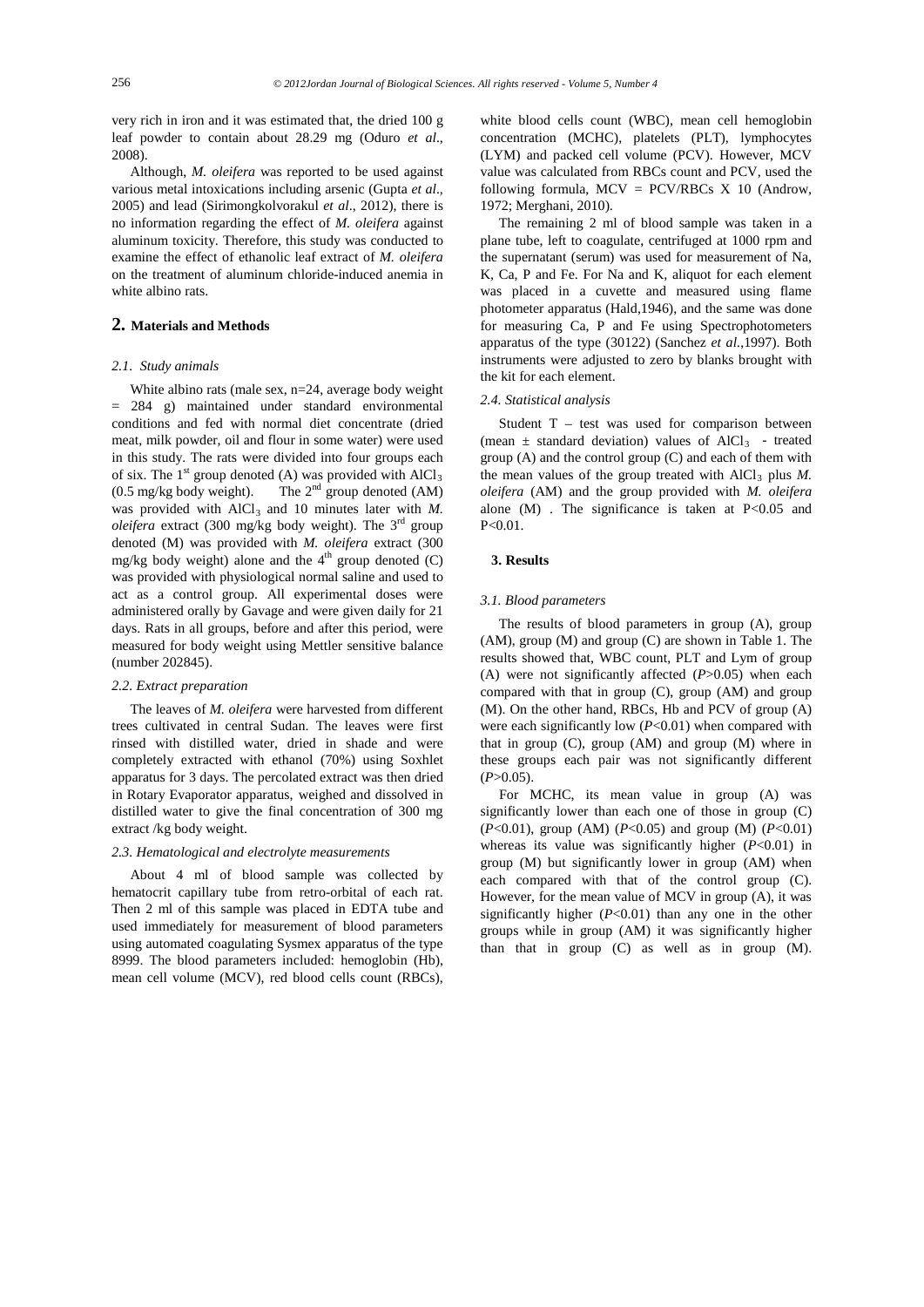**Table 1.** Mean values of blood parameters in the four groups: the control group (C), the group treated with  $AICl<sub>3</sub>$  (A), with  $AICl<sub>3</sub>$ plus *M. oleifera* (AM) and with *M. oleifera* alone (M).

| Parameters                | C        | A          | AM               | M                |
|---------------------------|----------|------------|------------------|------------------|
| WBCs x                    | $9.3 +$  | $8.6+$     | $9.5+$           | $9.8+$           |
| $10^3/\text{mm}^3$        | 1.4      | 1.1        | 1.1              | 1.1              |
| RBCs x                    | $7.0\pm$ | $5.0\pm$   | 6.7 <sub>±</sub> | $7.2+$           |
| $10^{6}$ /mm <sup>3</sup> | 0.5      | $0.8**$    | 0.3##            | $0.5***$ ##      |
| Hb level $(g/dl)$         | $12.2+$  | $8.8+$     | $11.9+$          | $13.3+$          |
|                           | 1.2      | $0.7**$    | 0.5##            | $1.2*$ ##        |
| MCHC (%)                  | $33.5+$  | $25.5\pm$  | $32.5+$          | $36.1 \pm$       |
|                           | 1.3      | $0.1**$    | $0.1*$ ##        | $1.5***$ ##      |
| PLT <sub>x</sub>          | $986.2+$ | $1011.2+$  | 979 <sub>±</sub> | $1018.2+$        |
| $10^3/\text{mm}^3$        | 150.2    | 114.9      | 177.8            | 94.9             |
| MCV fl                    | $52+$    | $68.8+$    | $54.6+$          | $51.1\pm$        |
|                           | 1.1      | $0.8**$    | $0.9***$ ##      | $1.5$ ## $\cdot$ |
| PCV (%)                   | $36.4+$  | $34.4 \pm$ | 36.6±            | $36.8+$          |
|                           | 0.4      | $0.5**$    | $0.9$ ##         | $0.7#$ #         |
| LYM(%)                    | $78.2+$  | $75.7+$    | $78.8 +$         | 76.6±            |
|                           | 3.4      | 6.2        | 2.1              | 6.4              |

Values are means  $\pm$  SD, n= 6,  $* = P \le 0.05$ ,  $** = P \le 0.01$  versus group C,  $# = P \le 0.05$ ,  $# = P \le 0.01$  versus group A, and  $\cdot =$ *P*≤0.05 versus group AM.

# *3.2. Blood electrolytes:*

The results of the mean values of electrolytes; namely: Na, K, Ca, P and Fe are shown in Table 2. The results revealed that, with the exception to Fe concentration, no significant changes occurred in the levels of Na, K, Ca and P in all experimental groups (P>0.05) when each compared with that in group (C). For Fe concentration it was significantly reduced  $(P<0.01)$  in group  $(A)$  when compared with its levels in group (C) and group (AM).

**Table 2.** Mean values of blood electrolytes in the four groups: the control group (C), the group treated with  $AICl<sub>3</sub>$  (A), with  $AICl<sub>3</sub>$ plus *M. oleifera* (AM) and with *M. oleifera* alone (M).

| Parameters                        | C        | A               | AM       | M        |
|-----------------------------------|----------|-----------------|----------|----------|
| N <sub>a</sub><br>$\text{(mm/l)}$ | $137.8+$ | $136.5+$        | $138.5+$ | $140.7+$ |
|                                   | 6.9      | 5.7             | 7.5      | 4.7      |
| $K \, (mm/l)$                     | $3.8+$   | $3.8+$          | $3.9+$   | $3.8+$   |
|                                   | 0.3      | 0.2             | 0.2      | 0.3      |
| Ca<br>(mg/dl)                     | $8.5+$   | $8.2+$          | $8.8 +$  | $9.2+$   |
|                                   | 1.6      | 1.3             | 1.3      | 1.0      |
| $P$ (mg/dl)                       | $0.8 +$  | $0.7 +$         | $0.9+$   | $0.9+$   |
|                                   | 0.2      | 0.1             | 0.1      | 0.1      |
| Fe<br>$(\mu \text{mol/l})$        | $3.6+$   | $3.0 \pm 1.8**$ | $3.3+$   | $3.7+$   |
|                                   | 3.7      |                 | 4.5      | 3.3##    |

Values are means  $\pm$  SD, n= 6,  $* = P \le 0.05$ ,  $* = P \le 0.01$  versus group C,  $# = P \le 0.05$ ,  $# = P \le 0.01$  versus group A.

#### *3.3. Body weight:*

The results showing the mean values of the body weight of experimental animals in all groups are shown in Table 3. The results showed that the rats in group (A) had

a significant reduction (*P*<0.01) in their final body weight when compared to their initial body weight, while in group (M) a significant increase (*P*<0.05) in the final body weight was obtained. The average difference of reduced body weight was 0.21 for group (A) and 1.7 for average increase body weight in group (M).

**Table 3.** Mean values of Initial and final in the four groups: the control group (C), the group treated with  $AICl<sub>3</sub>$  (A), with  $AICl<sub>3</sub>$ plus *M. oleifera* (AM) and with *M. oleifera* alone (M).

| Parameters                                    | $\mathsf{C}$ | А        | AM       | M                 |
|-----------------------------------------------|--------------|----------|----------|-------------------|
| Initial                                       | $292.2+$     | $295+$   | $273.7+$ | $288.8+$          |
| weight                                        | 25.4         | 24.4     | 33.6     | 25.8              |
| Final                                         | $296.3+$     | $290.6+$ | $277.3+$ | 325.0<br>$±39.9*$ |
| weight                                        | 22.7         | $24.3*$  | 33.9     |                   |
| <b>Difference</b><br>in weight<br>per day (g) | 0.2          | 0.21     | 0.2      | 17                |
| Deference<br>in weight<br>(%)                 | 1%           | 1.5%     | 1.3%     | 12%               |

Values are means  $\pm$  SD, n= 6,  $* = P \le 0.05$ , versus initial weight,  $\bigoplus$ reduction.

# **4. Discussion**

The effect of the ethanolic extract of *M. oleifera* on aluminum-induced anemia was investigated in albino rats of the present study. It was evident that deficiency of blood indices namely: RBCs, Hb, PCV and iron level which are routinely checked for clinical diagnosis of anemia was indicated in  $AICI_3$  – treated animals of this study. This was coupled with alterations of the mean values of MCHC and MCV. The lack of consistency of the mean value of MCV compared to the other anemia indices, was probably, due to the reduced number of RBC by which the PCV was divided to estimate this parameter and that had led to its higher significant increase in  $AICI_3$  – treated animals as well as in the animal group treated with both AlCl<sub>3</sub> and *M. oleifera* (Spender, 2010). Moreover, the increased level of MCV of this study would agree with the report saying that more reticulocytes were produced than mature RBCs due to Al toxicity (Lewis *et al*., 2006) and that it had led to iron deficiency.

However, aluminum-induced haematolotgical alterations leading to microcytic hypochromic anemia in albino rats of this study are similar to previous reports on the same blood parameters in rats (Zaman *et al*., 1993; Chmielnicka *et al*., 1994; Savage *et al*., 2000). Moreover, patients with anemia caused by aluminum toxicity often have increased reticulocytes counts, decreased mean corpuscular volume, and mean corpuscular hemoglobin concentration and the latter agreed with results of this index obtained in this study.

Several mechanisms have been proposed for the aluminum-induced anemia, but the exact mechanism of aluminum-induced anemia is unknown. The proposed mechanisms appear to involve inhibition of heme synthesis, either by inhibition of enzyme activity or interference with iron incorporation or utilization (Kaiser and Schwartz, 1985; Ganchev *et al*., 1998; Han *et al*.,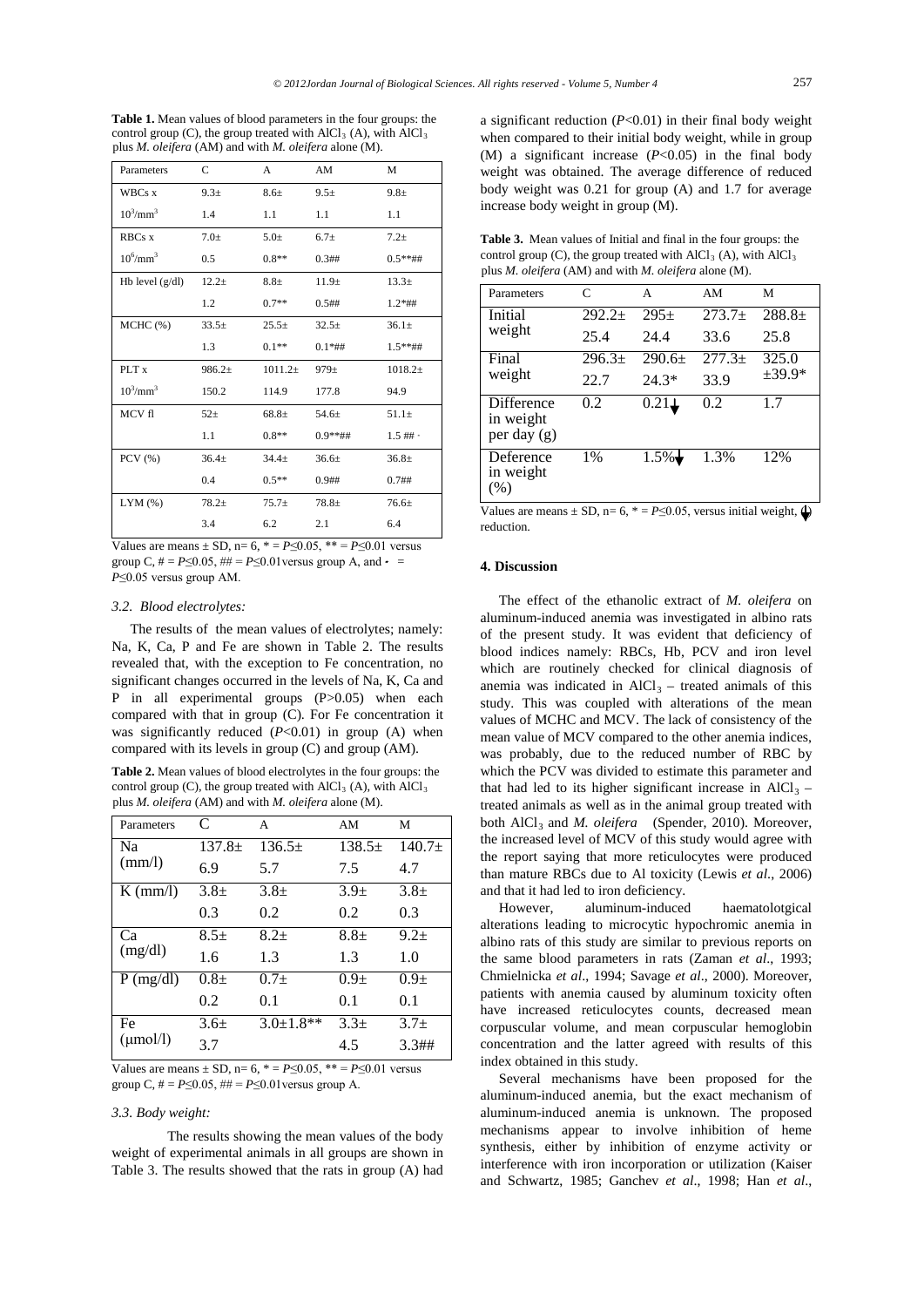2000). In a different study, it was confirmed that Al overload accumulation in all tissue to be the cause of anemia and it had led to Alzheimer's disease when accumulated in the tissue of the brain (Florence *et al.*, 1994). Furthermore, disturbances in the distribution pattern of trace elements: Zinc, cooper, and iron together with lipid peroxidation in plasma and erythrocytes were also suggested as a mechanism of aluminum-induced anemia in rats (Guo *et al*., 2004).

For the role of *M. oleifera*, it was mentioned to treat Alzheimer's disease that was caused by Al accumulation (Obulesu and Dowlathabad, 2011). The leaves of this plant which contain vitamins and Fe in significant amount were mentioned to improve iron and blood status of rats (Verma *et al*. , 1976; Dhar and Gupta ,1982).

In the present study, uptake of ethanolic extract of *M. oleifera* alone or co-administered with AlCl<sub>3</sub> had mitigated aluminum chloride – induced anemia and raised the values of blood indices of anemia, almost, to their normal levels. As inferred from other reports, two mechanisms were suggested for the prevention of aluminum toxicity by *M. oleifera*: first the plant extract inhibited or reduced Al absorption from intestine and the second: aluminium overload might modulate gastrointestinal iron absorption and hinder the cellular uptake and use of iron for hemoglobin synthsis [\(Cannata](http://ndt.oxfordjournals.org/search?author1=J.+B.+Cannata&sortspec=date&submit=Submit) *et al*., 1991 Ganchev T *et al*., 1998), and *M. oleifera* corrected this toxic effect of Al by enhancing iron absorption, cellular uptake or use.

The findings of this study seem to support this claim and to suggest that the accumulation of Al reaches also the tissue involved in the maintenance of normal blood parameters and disrupts its machinery, and restoration of function of this machinery entails the presence of *M. oleifera* extract. The principal role of *M. oleifera* extract seems to facilitate iron absorption, as adequate amount of this element is necessary for Hb synthesis and for the animal tissues such as the kidneys and bones to take part in manufacture of RBCs. The normal levels of WBC, PLT and LYM could furtherly confirm this claim as their manufacture does not necessitate iron absorption.

On the other hand, insignificant changed levels of electrolytes, particularly, Na, K, Ca and P in this study, would indicate that these elements were not affected; neither by AlCl<sub>3</sub> alone nor by *M. oleifera* whether provided singly or co-administered with AlCl<sub>3</sub>. However, the need for these trace elements was probably secured as they can be transported actively or in passive form, cotransported with a molecule or facilitated by a carrier and either through the luminal or baso-lateral membranes of the gastrointestinal tract (Mergani, 2010).

However, the increase in the body weight of the group treated with AlCl<sub>3</sub> plus *M. oleifera* as well as in the group provided with *M. oleifera* alone indicates that the plant contains high nutritional values and this agreed with other report showing its nutritional ingredients (Goyal *et al*., 2007).

#### **References**

Androw BL. 1972. **Experimental Physiology**. 9thed., pp.128.

Campbell A. 2002. The potential role of aluminum in Alzheimer's disease. *Nephrol Dial Transplant J*., **17**: 17 - 20.

Cannata J, Gomez A, Ferandez M, Fernandez S, McGregor S, Menendez F and Brock J. 1991. Iron uptake in aluminium overload: *In vivo* and *In vitro* Studies. *Nephrol Dial Transplant*., **6 (9**): 637 - 642.

Chmielnicka J, Nasiadek M, Pinkowski R and Paradowski M. 1994. Disturbances of morphological parameters in blood of rats orally exposed to aluminum chloride. *Biol Trace Elem Res*., **42(3):**191 - 199.

Dhar B and Gupta OP.1982. Nutritional value of *Moringa oleifera* Lam. *Bull Med Ethnobot Res*., **3(4):**280 - 288.

Domingo JL, Gmez MT and Corbella J. 1991. Influence of some dietary constituent on aluminum absorption and retention in rats. *Kidney Int J.,* **39**: 588 - 601.

Orfilter your current searc[hFlorence AL,](http://www.ncbi.nlm.nih.gov/pubmed?term=Florence%20AL%5BAuthor%5D&cauthor=true&cauthor_uid=7842302) [Gauthier A,](http://www.ncbi.nlm.nih.gov/pubmed?term=Gauthier%20A%5BAuthor%5D&cauthor=true&cauthor_uid=7842302) [Ponsar C,](http://www.ncbi.nlm.nih.gov/pubmed?term=Ponsar%20C%5BAuthor%5D&cauthor=true&cauthor_uid=7842302)  [Van den Bosch de Aguilar P](http://www.ncbi.nlm.nih.gov/pubmed?term=Van%20den%20Bosch%20de%20Aguilar%20P%5BAuthor%5D&cauthor=true&cauthor_uid=7842302) and [Crichton RR.](http://www.ncbi.nlm.nih.gov/pubmed?term=Crichton%20RR%5BAuthor%5D&cauthor=true&cauthor_uid=7842302)1994 . An experimental animal model of aluminium overload. *[Neurodegeneration](http://www.ncbi.nlm.nih.gov/pubmed/7842302)*, **3(4):**315 -323.

Ganchev T, Dyankov E, Zacharieva R, Pachalieva I, Velikova M and Kavaldjieva B. 1998. Influence of aluminum on erythropoiesis, iron metabolism and some functional characteristics of erythrocytes in rats. *Acta Physiol Pharmacol Bulg J*., **23(1):** 27- 31.

Goyal BR, Agrawal BB, Goyal RK and Mehta AA. 2007. Phyto-Pharmacology of *Moringa oleifera* Lam. An overview. *Nat Prod Resour J.,* **6(4):** 347- 353.

Guo CH, Hsu GS, Lin LY, Wang YH, Lin CY, Yeh MS. 2004. Distribution patterns of trace metals and of lipid peroxidation in plasma and erythrocytes of rat exposed to aluminum. *Biol Trace Elem Res.,***101 (1):** 61 - 71.

Gupta R, Kannan GM, Sharma M and Flora SG. 2005. Therapeutic effect of *Moringa oleifera* in arsenic-induced toxicity in rat. *EnvroToxicol Pharmaco*., **20(3):** 456 - 464.

Hald PM. 1946.The flame photometer for the measurement of sodium and potassium in biological materials. *J Biol Chem*.,**167**:499 - 510.

Han J, Han J and Dunn MA. 2000. Effect of dietary aluminum on tissue non-heme iron and ferritin levels in the chick. *Toxicol J.,* **142(2**):97-109.

Kaiser L and Schwartz KA. 1985. Aluminum-induced anemia. *Am J Kidney Dis*., **6(5):** 348 - 352.

Klein GL, Berquist WE, Ament ME, Coburn JW, Miller NL and Alfrey AC. 1984. Hepatic aluminum accumulation in children on total parenteral nutrition. *J Pediatric Gastroenterology and Nutrition,* **3(5):**740 - 743.

Lewis SM, Bain BJ and Bates I, 2006. **Dacie and Lewis Practical Hematology,** 10th edition, Philadelphia. pp 239.

Lowell J F. 2002**. The Miracle Tree**. ACP – EU, Dakar. pp 137- 139.

Mahieu S, Contini M, Gonzalez M, Millen N and Elis MM. 2000. Aluminum toxicity. hematological effects. *Toxicol Lett*.,**111**: 235 -  $242.$ 

Merghani TH. 2010. **The Core of Medical Physiology**, 3rd ed. pp.157 - 158.

Obulesu M and Dowlathabad M. 2011. Effect of plant extracts on Alzheimer's disease. *J Neurosci Rural Pract* ., **2(1):** 56 - 61.

Oduro I, Ellis WO, and Owusu D. 2008. Nutritional potential of two leafy vegetables: *Moringa oleifera* and *Ipomoea batatas* leaves. *Sci Res and Ass***., 3(2**): 57-60.

Ramachandran C, Peter KV and Gopalakrishnan PK. 1980. Drumstick (*Moringa oleifera*): a multipurpose Indian vegetable. *Econ Bot*., **34(3):**276 - 283.